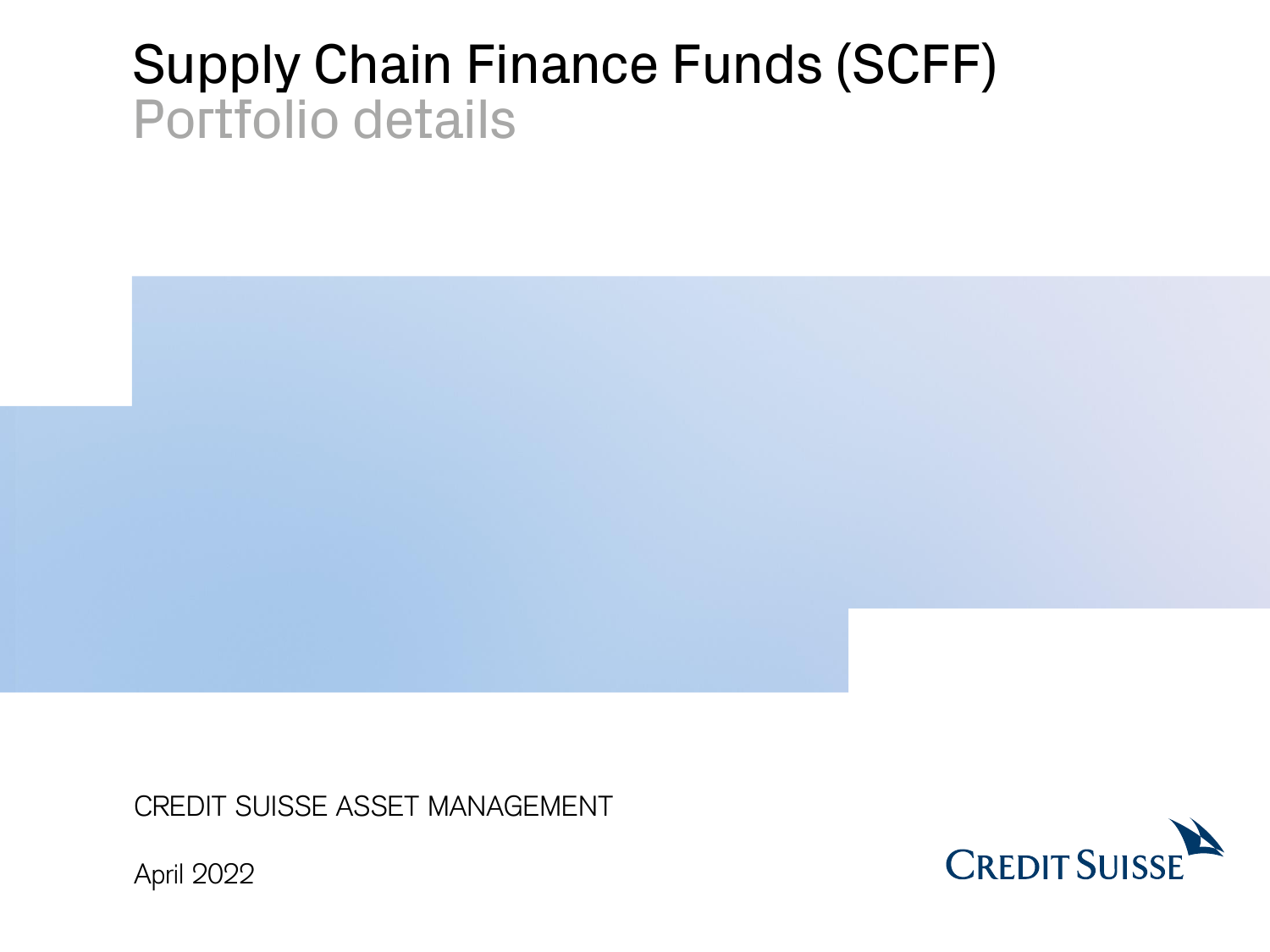## Supply chain finance notes Initial remarks on portfolio composition

|                           | Description                                                                                                                                                                                                                      |
|---------------------------|----------------------------------------------------------------------------------------------------------------------------------------------------------------------------------------------------------------------------------|
| Single obligor<br>program | Relates to a program where issued notes are backed by obligations from a single paying party (single<br>obligor)                                                                                                                 |
| Multi-obligor program     | • Relates to a program where issued notes are backed by existing obligations and, in some programs are<br>subject to certain eligibility criteria, by future obligations, from a number of paying parties (multiple<br>obligors) |
| <b>Focus Areas</b>        | • Three segments of exposure in the funds have been identified as driving the valuation uncertainty<br>• These include both single-obligor exposure and multi-obligor exposure                                                   |

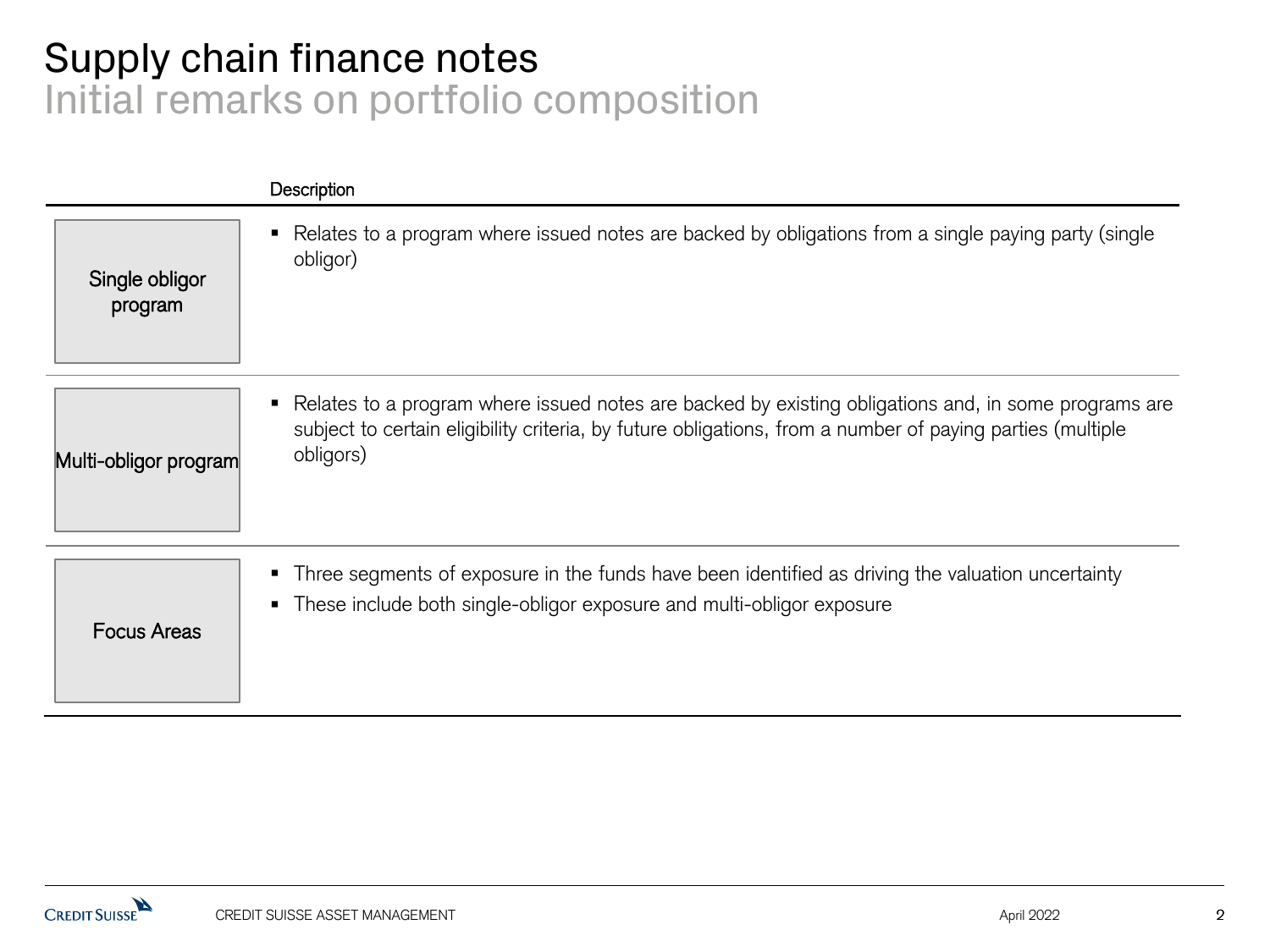## Credit Suisse (Lux) Supply Chain Finance Fund (a sub-fund of Credit Suisse Virtuoso SICAV-SIF) Fund portfolio details



2. Latest published NAV less cash payout (see Note)

3. Includes also notes due with outstanding payment of USD 1.99bn (rounded), of which about 89% correspond to Focus Areas

4. Includes single obligor notes and multi-obligor program notes

5. Includes investment in other Supply Chain Finance Funds of USD 0.007bn (rounded)

6. Remainder is due to a combination of factors including, but not limited to: profits & losses from FX hedging, ongoing costs charged to the fund (e.g., custody, fund administration), changes in FX rates, settlements at values different to the book value on Feb 25, 2021 and different cut-off times/data sources

1. Latest published NAV as of February 25, 2021<br>
2. Latest published NAV less cash payout *(see Note)*<br>
3. Includes also notes due with outstanding payment of USD 1.99bn (rc<br>
4. Includes single obligor notes and multi-obli Note: Values of notes based on nominal / face value adjusted for restructuring where relevant, portfolio breakdown excludes cost accruals. Analysis of portfolio under review and subject to change. Information as of March 31, 2022. Data source: CSAM Portfolio Management for all information pertaining to fund notional value after cash payout. The NAV is published through the Fund Administrator. Differences (e.g., different data sources, cut-off times, FX rates, etc.) may occur.

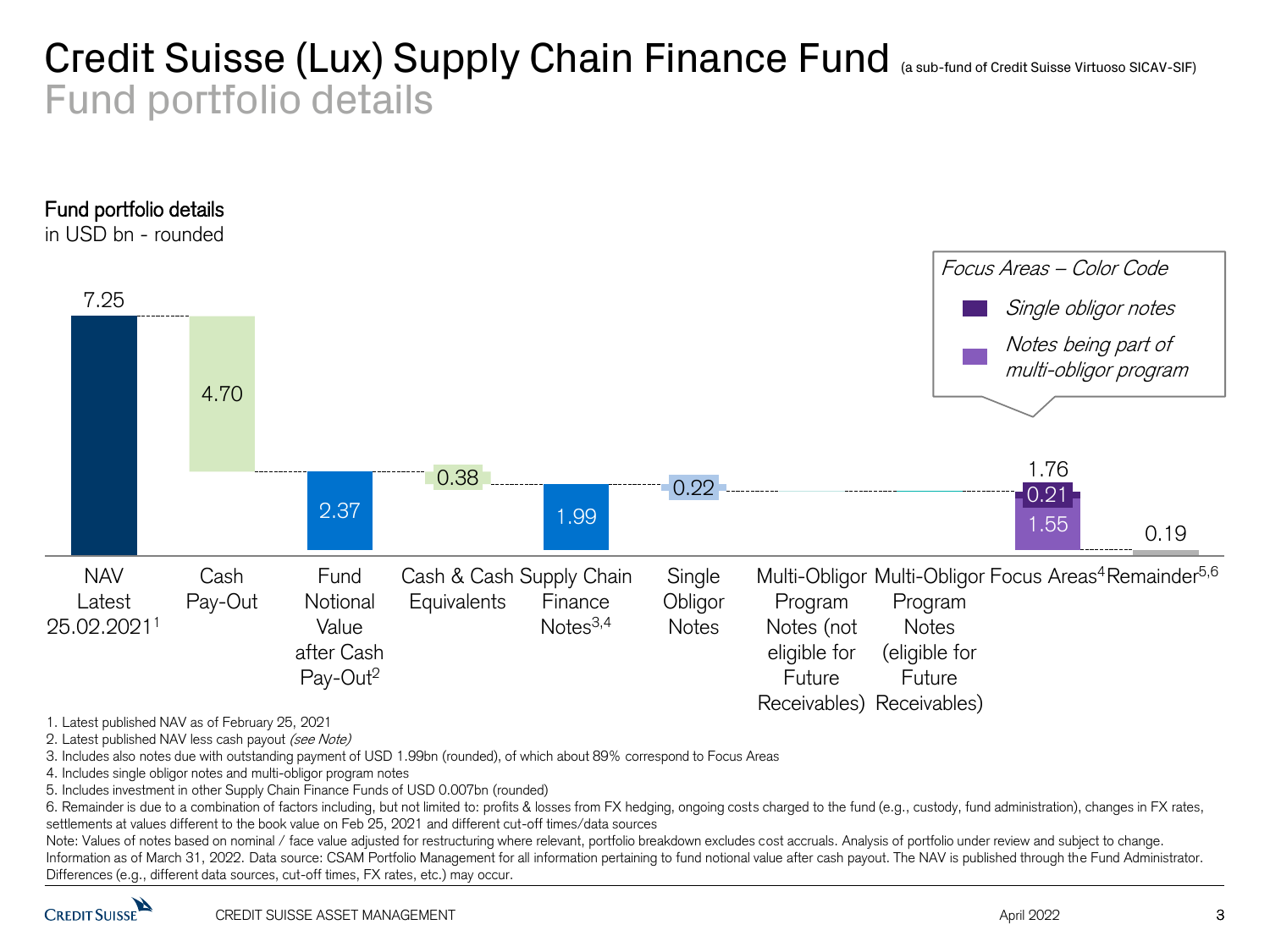## Credit Suisse (Lux) Supply Chain Finance Fund (a sub-fund of Credit Suisse Virtuoso SICAV-SIF) Single obligor notes (excluding Focus Areas)

| Obligor                                        | Top $101$                                        |                                 |                                                      |  |
|------------------------------------------------|--------------------------------------------------|---------------------------------|------------------------------------------------------|--|
|                                                | Total amount outstanding,<br>in USD bn - rounded | % of fund notional <sup>2</sup> | Notes due, payment<br>outstanding (%) <sup>3,4</sup> |  |
| TRADESHIFT HOLDINGS INC                        | 0.07                                             | 3%                              | 100%                                                 |  |
| <b>WESTFORD LIMITED</b>                        | 0.05                                             | 2%                              | 100%                                                 |  |
| CATFOSS RENEWABLES LTD                         | 0.03                                             | 1%                              | 100%                                                 |  |
| SPECIAL NEEDS GROUP LTD                        | 0.02                                             | $1\%$                           | 100%                                                 |  |
| CATFOSS DBT LTD                                | 0.02                                             | 1%                              | 100%                                                 |  |
| NOVINITI COLCHESTER LIMITED                    | 0.01                                             | $1\%$                           | 100%                                                 |  |
| BAUERS INTELLIGENT TRANSPORTATION INC          | 0.01                                             | 0%                              | 100%                                                 |  |
| NOVINITI POOLE LTD                             | 0.01                                             | 0%                              | 100%                                                 |  |
| <b>DEAL PARTNERS LIMITED</b>                   | 0.00                                             | 0%                              | 100%                                                 |  |
|                                                |                                                  |                                 |                                                      |  |
| Total Top 10                                   | 0.22                                             | 9%                              | 100%                                                 |  |
| Total single obligor notes (excl. Focus Areas) | 0.22                                             | 9%                              | 100%                                                 |  |

2. In % of fund notional value after cash payouts, as of March 31, 2022; results in higher relative weightings versus previous disclosures due to lower base

3. Defined as notes due, payment outstanding in % of total amount outstanding

1. Top 10 single obligor notes. Includes notes due, payment outstanding, when applicable. Cross-fund investments not considered<br>
2. In % of fund notional value after cash payouts, as of March 31, 2022; results in higher re 4. In some instances new repayment schedules have been agreed with obligors. For such cases, the exposure is still classified as "Notes due" or "Late Payment" if the original note was not repaid on time Note: Values of notes based on nominal / face value adjusted for restructuring where relevant, portfolio breakdown excludes cost accruals. Analysis of portfolio under review and subject to change. Information as of March 31, 2022, Data source: CSAM Portfolio Management

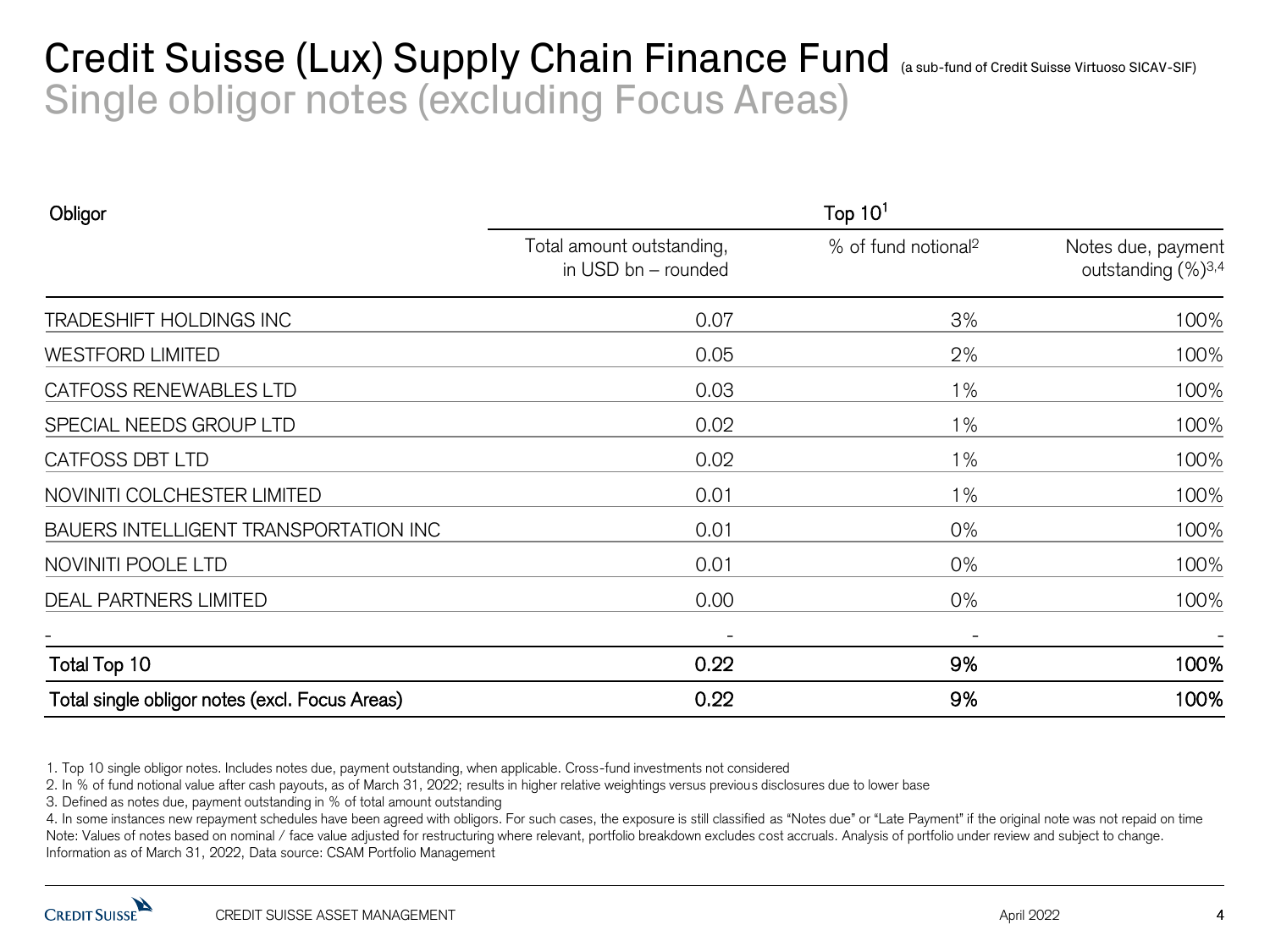## Credit Suisse (Lux) Supply Chain Finance Fund (a sub-fund of Credit Suisse Virtuoso SICAV-SIF) Multi-obligor program overview

| Multi-obligor program (MOP)                                                                                                      | Program                                             | Underlying   | Supply Chain Finance notes                          |                                                |
|----------------------------------------------------------------------------------------------------------------------------------|-----------------------------------------------------|--------------|-----------------------------------------------------|------------------------------------------------|
|                                                                                                                                  | documentation<br>provides for future<br>receivables | obligors (#) | Total amount<br>outstanding, in USD<br>bn – rounded | Notes due, payment<br>outstanding $(\%)^{2,3}$ |
| Fairymead MOP                                                                                                                    | Yes                                                 | 33           | 0.44                                                | 100%                                           |
| Rasmussen MOP                                                                                                                    | Yes                                                 | 15           | 0.29                                                | 100%                                           |
| Liberty Commodities MOP 2018                                                                                                     | <b>No</b>                                           | 31           | 0.27                                                | 100%                                           |
| Currajong MOP                                                                                                                    | Yes                                                 | 17           | 0.27                                                | 100%                                           |
| Onesteel TCUK MOP 2018                                                                                                           | Yes                                                 | 53           | 0.17                                                | 100%                                           |
| Seaview MOP                                                                                                                      | Yes                                                 | 11           | 0.06                                                | 100%                                           |
| Rehbein MOP                                                                                                                      | Yes                                                 | 19           | 0.05                                                | 100%                                           |
| Total multi-obligor programs <sup>1</sup>                                                                                        |                                                     |              | 1.55                                                | 100%                                           |
| Total multi-obligor programs where documentation<br>provides for future receivables <sup>1</sup> (excluding Focus Areas)         |                                                     |              | $1.28(-)$                                           | 100% (0%)                                      |
| Total multi-obligor programs where documentation<br>does not provide for future receivables <sup>1</sup> (excluding Focus Areas) |                                                     |              | $0.27(-)$                                           | 100% (0%)                                      |
| Total multi-obligor programs of Focus Areas (in grey above) <sup>1</sup>                                                         |                                                     |              | 1.55                                                | 100%                                           |

1. Investment into other Supply Chain Finance Fund of USD 0.007bn not included;

2. Defined as notes due, payment outstanding in % of total amount outstanding

3. In some instances new repayment schedules have been agreed with obligors. For such cases, the exposure is still classified as "Notes due" or "Late Payment" if the original note was not repaid on time

Note: Values of notes based on nominal / face value adjusted for restructuring where relevant, portfolio breakdown excludes cost accruals. Analysis of portfolio under review and subject to change. Information as of March 31, 2022, Data source: CSAM Portfolio Management

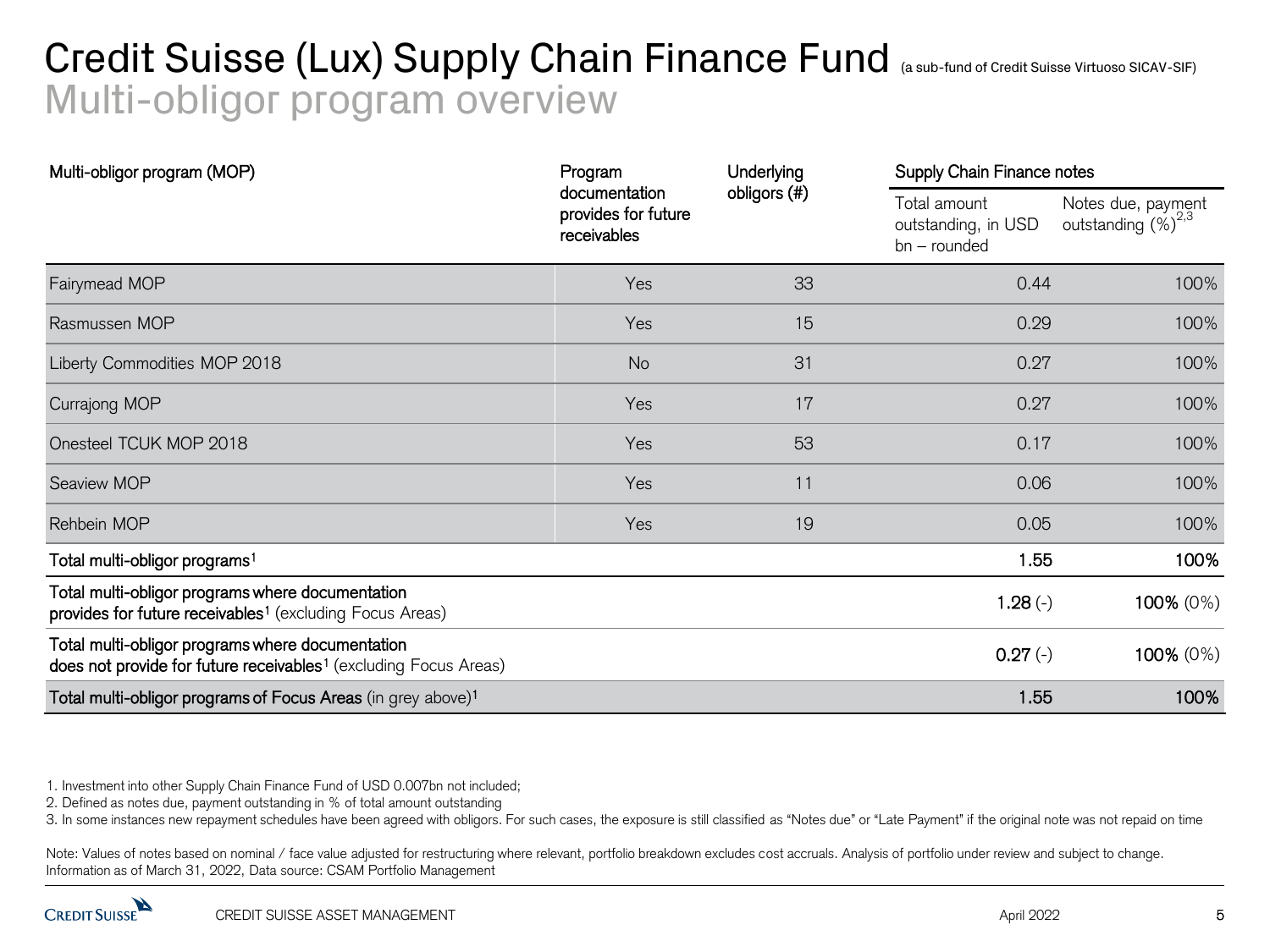### Credit Suisse Nova (Lux) Supply Chain Finance High Income Fund Fund portfolio details (a sub-fund of Credit Suisse Nova (Lux))



1. Latest published NAV as of February 25, 2021

2. Latest published NAV less cash payout (see Note)

3. Includes also notes due with outstanding payment of USD 0.54bn (rounded), of which about 77% correspond to Focus Areas

4. Includes single obligor notes and multi-obligor program notes

5. Remainder is due to a combination of factors including, but not limited to: profits & losses from FX hedging, ongoing costs charged to the fund (e.g., custody, fund administration), changes in FX rates, settlements at values different to the book value on Feb 25, 2021 and different cut-off times/data sources

Note: Values of notes based on nominal / face value adjusted for restructuring where relevant, portfolio breakdown excludes cost accruals. Analysis of portfolio under review and subject to change. Information as of March 31, 2022, Data source: CSAM Portfolio Management for all information pertaining to fund notional value after cash payout. The NAV is published through the Fund Administrator. Differences (e.g., different data sources, cut-off times, FX rates, etc.) may occur.

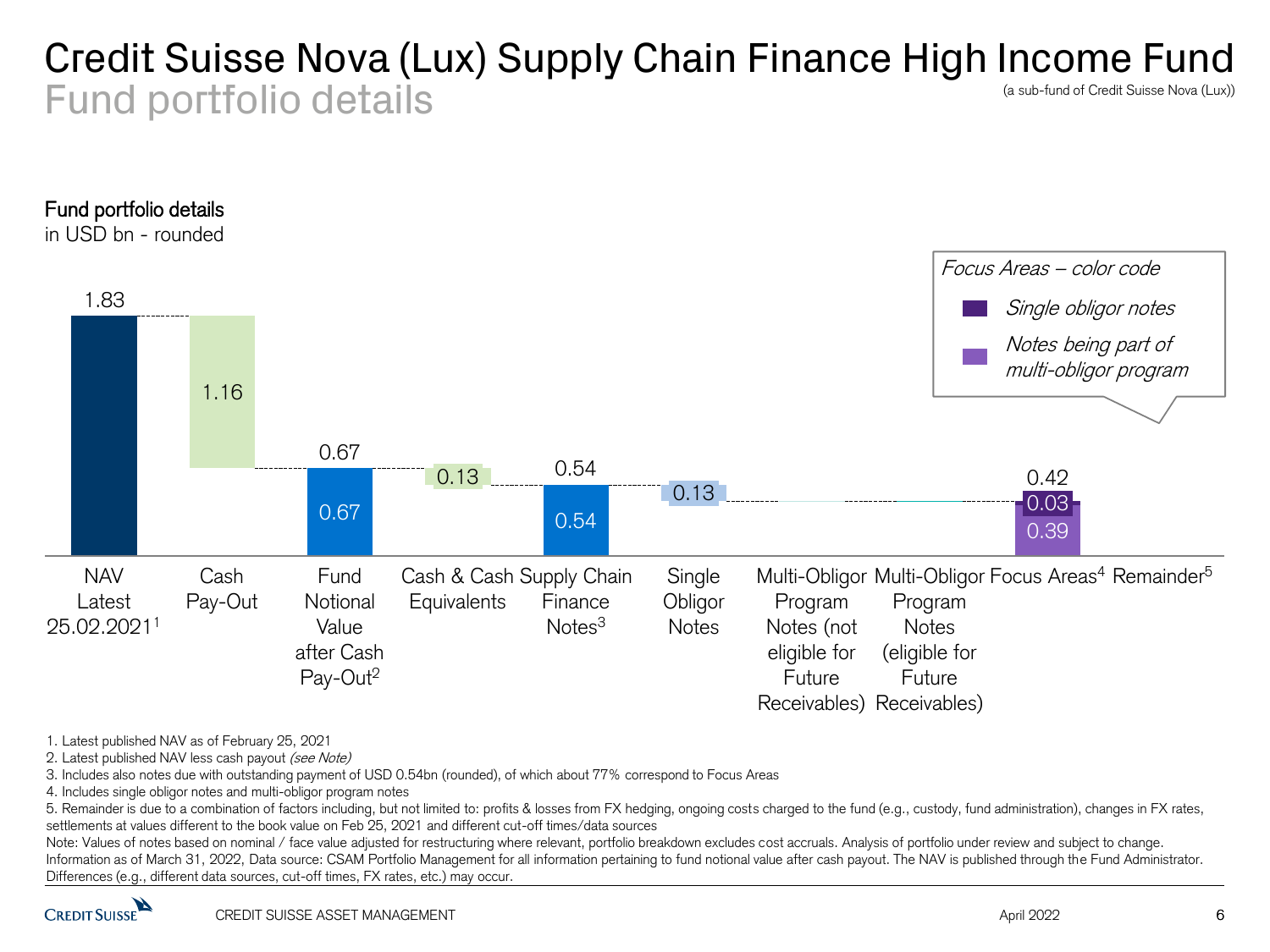### Credit Suisse Nova (Lux) Supply Chain Finance High Income Fund Single obligor notes (excluding Focus Areas) (a sub-fund of Credit Suisse Nova (Lux))

| Obligor                                        | Top $101$                                        |                                 |                                                      |  |
|------------------------------------------------|--------------------------------------------------|---------------------------------|------------------------------------------------------|--|
|                                                | Total amount outstanding,<br>in USD bn - rounded | % of fund notional <sup>2</sup> | Notes due, payment<br>outstanding (%) <sup>3,4</sup> |  |
| <b>CHBG LIMITED</b>                            | 0.02                                             | 3%                              | 100%                                                 |  |
| TOWER TRADE GROUP LTD                          | 0.02                                             | 2%                              | 100%                                                 |  |
| <b>LAIDIR INVESTMENTS LTD</b>                  | 0.02                                             | 2%                              | 100%                                                 |  |
| <b>WESTFORD LIMITED</b>                        | 0.01                                             | 2%                              | 100%                                                 |  |
| BAUERS INTELLIGENT TRANSPORTATION INC          | 0.01                                             | 2%                              | 100%                                                 |  |
| R.W. CHELSEA HOLDINGS LTD                      | 0.01                                             | 2%                              | 100%                                                 |  |
| KERRY LEEDS INVESTMENTS LIMITED                | 0.01                                             | 2%                              | 100%                                                 |  |
| CALIBRE GROUP PTY LTD                          | 0.01                                             | $1\%$                           | 100%                                                 |  |
| FRESH RESULTS LLC                              | 0.01                                             | 1%                              | 100%                                                 |  |
| <b>DEAL PARTNERS LIMITED</b>                   | 0.00                                             | 1%                              | 100%                                                 |  |
| Total top 10                                   | 0.12                                             | 18%                             | 100%                                                 |  |
| Remaining single obligor notes                 | 0.00                                             | 0%                              | 81%                                                  |  |
| Total single obligor notes (excl. Focus Areas) | 0.13                                             | 19%                             | 100%                                                 |  |

1. Top 10 single obligor notes. Includes notes due, payment outstanding, when applicable.

2. In % of fund notional value after cash payouts, as of March 31, 2022; results in higher relative weightings versus previous disclosures due to lower base

3. Defined as notes due, payment outstanding in % of total amount outstanding

4. In some instances new repayment schedules have been agreed with obligors. For such cases, the exposure is still classified as "Notes due" or "Late Payment" if the original note was not repaid on time

Note: Values of notes based on nominal / face value adjusted for restructuring where relevant, portfolio breakdown excludes cost accruals. Analysis of portfolio under review and subject to change. Information as of March 31, 2022, Data source: CSAM Portfolio Management

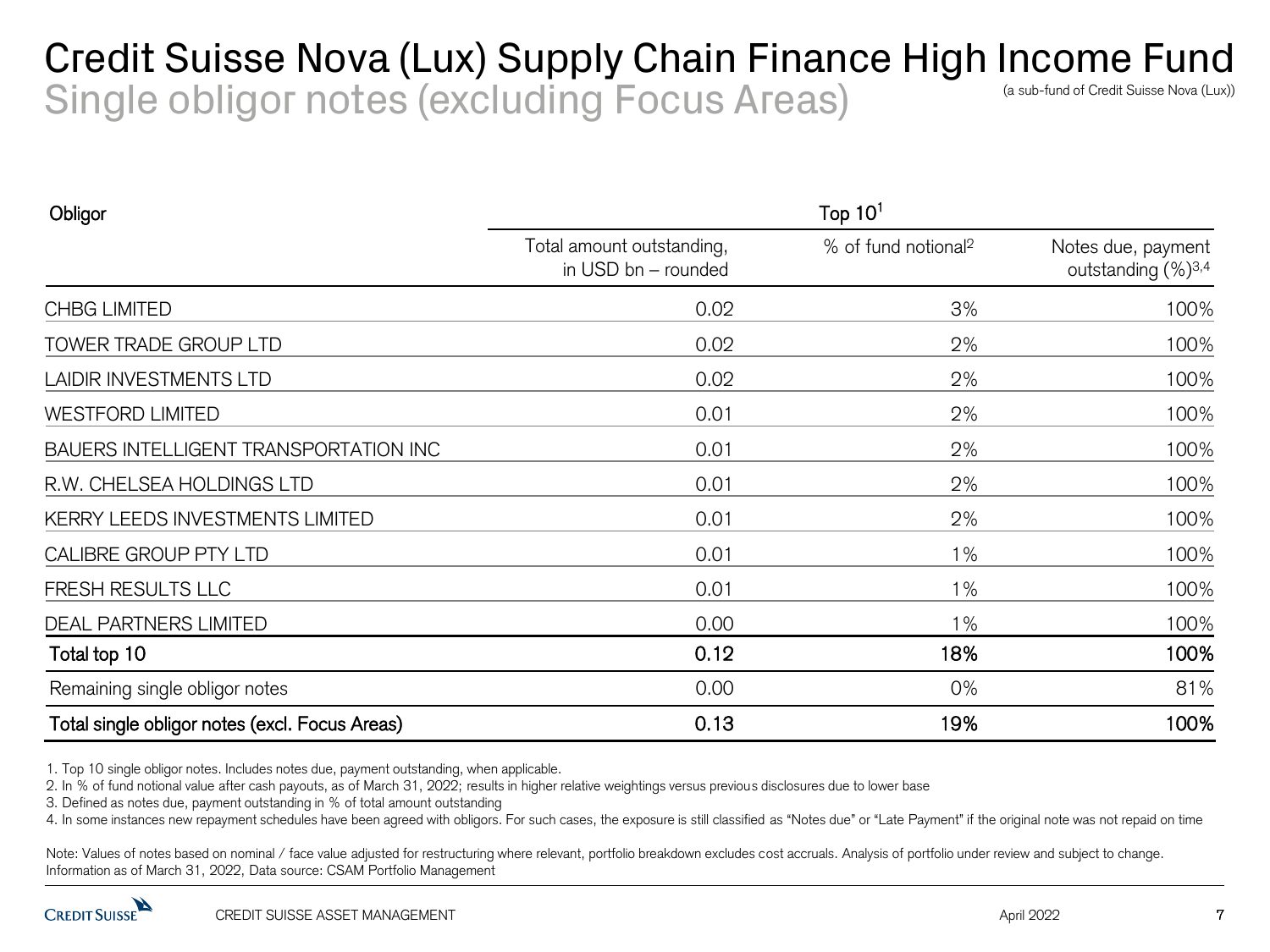### Credit Suisse Nova (Lux) Supply Chain Finance High Income Fund Multi-obligor program overview (a sub-fund of Credit Suisse Nova (Lux))

| Multi-obligor program (MOP)                                                                                         | Program                                             | Underlying   | Supply Chain Finance notes                          |                                        |
|---------------------------------------------------------------------------------------------------------------------|-----------------------------------------------------|--------------|-----------------------------------------------------|----------------------------------------|
|                                                                                                                     | documentation<br>provides for future<br>receivables | Obligors (#) | Total amount<br>outstanding, in USD<br>bn - rounded | Notes due, payment<br>outstanding (%)" |
| Rehbein MOP                                                                                                         | Yes                                                 | 33           | 0.26                                                | 100%                                   |
| Seaview MOP                                                                                                         | Yes                                                 | 11           | 0.07                                                | 100%                                   |
| <b>Currajong MOP</b>                                                                                                | Yes                                                 | 8            | 0.06                                                | 100%                                   |
| Rasmussen MOP                                                                                                       | Yes                                                 |              | 0.01                                                | 100%                                   |
| Total multi-obligor programs                                                                                        |                                                     |              | 0.39                                                | 100%                                   |
| Total multi-obligor programs where documentation<br>provides for future receivables (excluding Focus Areas)         |                                                     |              | $0.39(-)$                                           | 100% (0%)                              |
| Total multi-obligor programs where documentation<br>does not provide for future receivables (excluding Focus Areas) |                                                     |              | 0.00(0.00)                                          | 100% (0%)                              |
| Total multi-obligor programs of Focus Areas (in grey above)                                                         |                                                     |              | 0.39                                                | 100%                                   |

1. Defined as notes due, payment outstanding in % of total amount outstanding

2. In some instances new repayment schedules have been agreed with obligors. For such cases, the exposure is still classified as "Notes due" or "Late Payment" if the original note was not repaid on time

Note: Values of notes based on nominal / face value adjusted for restructuring where relevant, portfolio breakdown excludes cost accruals. Analysis of portfolio under review and subject to change. Information as of March 31, 2022, Data source: CSAM Portfolio Management

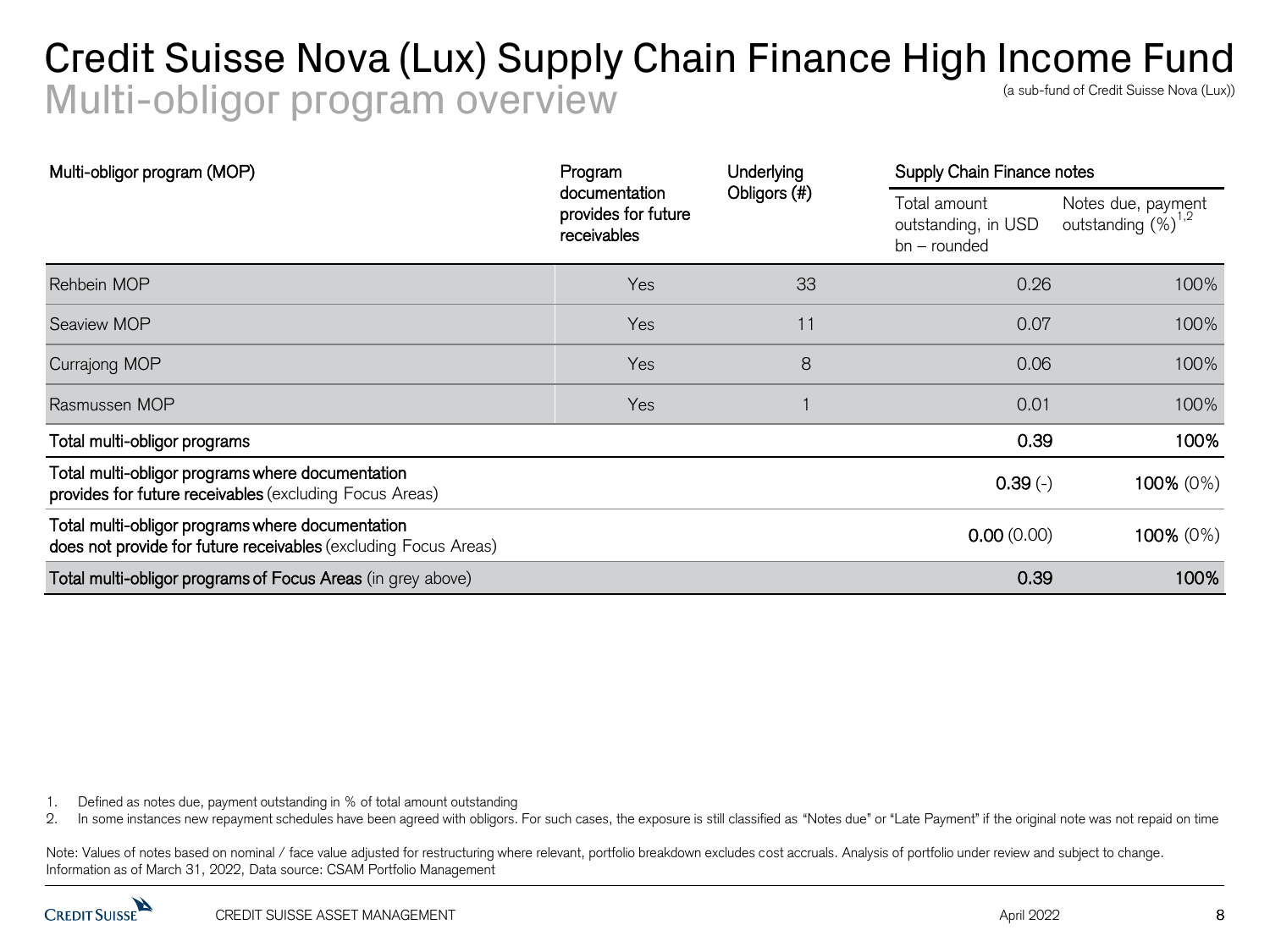### Credit Suisse Supply Chain Finance Investment Grade Fund portfolio details

(a sub-fund of Credit Suisse Fund 2 SICAV domiciled in Liechtenstein)



in USD bn - rounded



1. Latest published NAV as of February 25, 2021

2. Latest published NAV less cash payout (see Note)

3. Remainder is due to a combination of factors including, but not limited to: profits & losses from FX hedging, ongoing costs charged to the fund (e.g., custody, fund administration), changes in FX rates, settlements at values different to the book value on Feb 25, 2021 and different cut-off times/data sources

Note: Values of notes based on nominal / face value adjusted for restructuring where relevant, portfolio breakdown excludes cost accruals. Analysis of portfolio under review and subject to change. Information as of March 31, 2022, Data source: CSAM Portfolio Management for all information pertaining to fund notional value after cash payout. The NAV is published through the Fund Administrator. Differences (e.g., different data sources, cut-off times, FX rates, etc.) may occur.

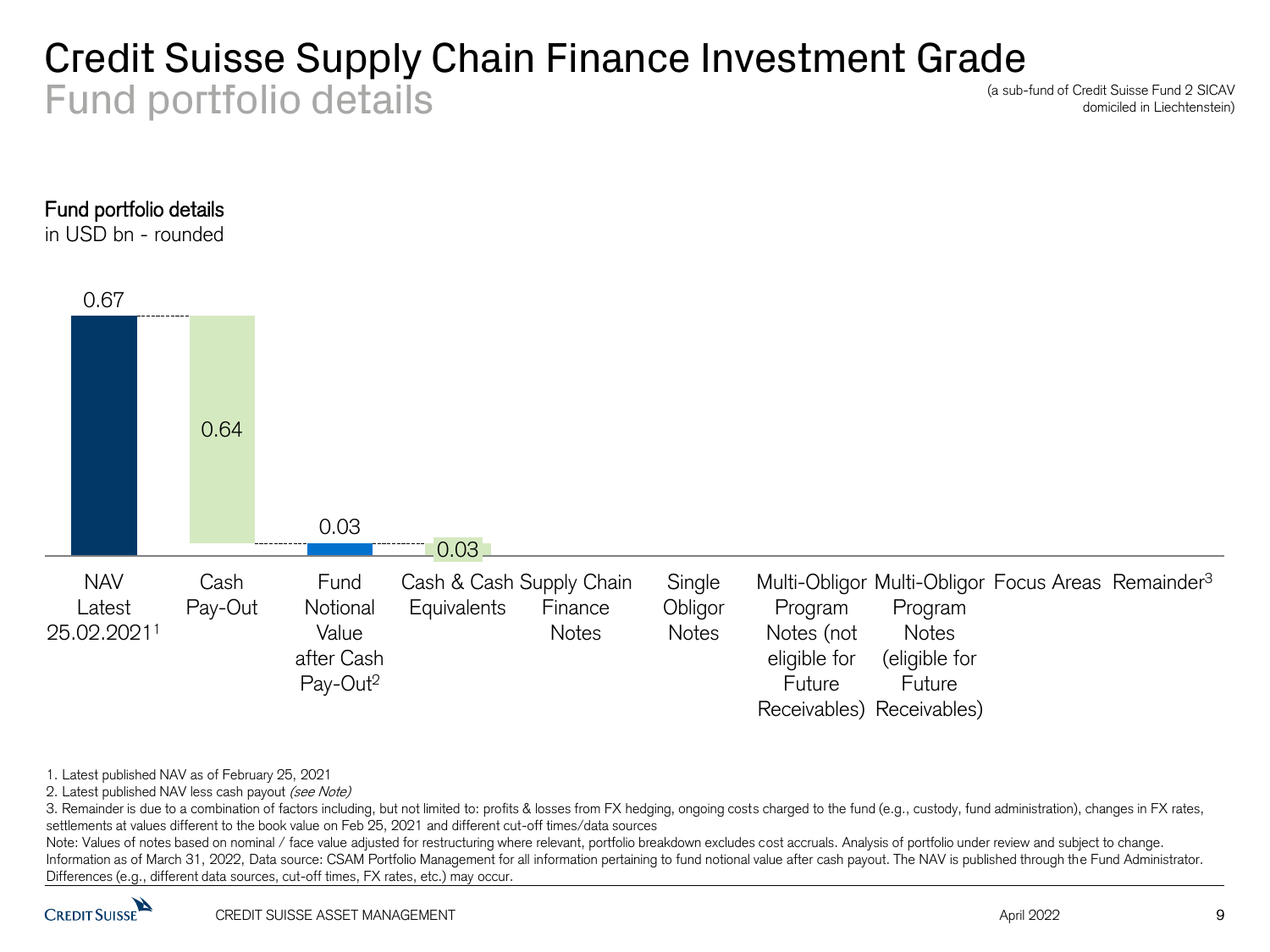## Credit Suisse Nova (Lux) Supply Chain Finance Investment Grade Fund (a sub-fund of Credit Suisse Nova (Lux)) Fund portfolio details

#### Fund portfolio details

in USD bn - rounded



#### 1. Latest published NAV as of February 25, 2021

2. Latest published NAV less cash payout (see Note)

3. Remainder is due to a combination of factors including, but not limited to: profits & losses from FX hedging, ongoing costs charged to the fund (e.g., custody, fund administration), changes in FX rates, settlements at values different to the book value on Feb 25, 2021 and different cut-off times/data sources

Note: Values of notes based on nominal / face value adjusted for restructuring where relevant, portfolio breakdown excludes cost accruals. Analysis of portfolio under review and subject to change. Information as of March 31, 2022, Data source: CSAM Portfolio Management for all information pertaining to fund notional value after cash payout. The NAV is published through the Fund Administrator. Differences (e.g., different data sources, cut-off times, FX rates, etc.) may occur.